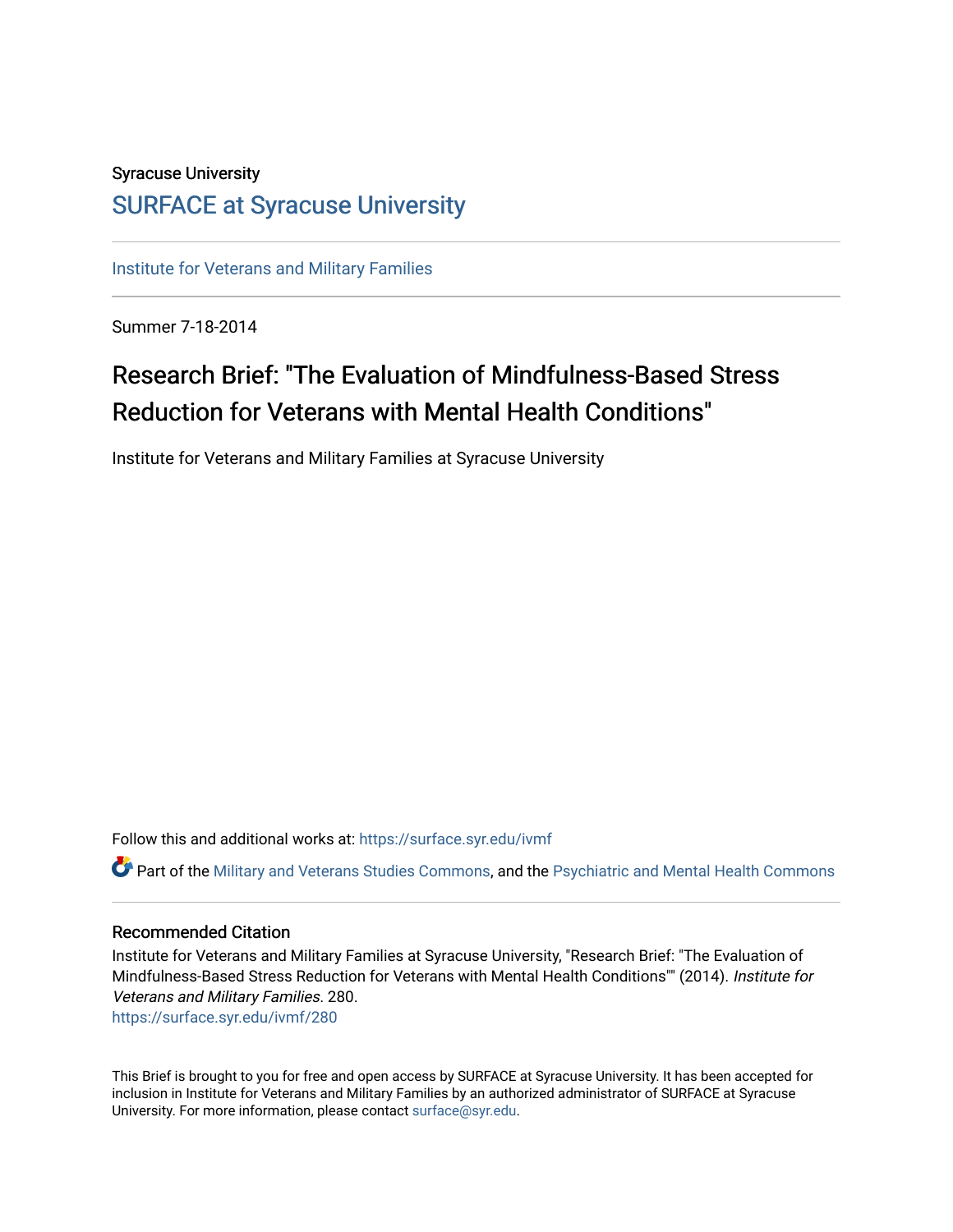# Research Brief

## The Evaluation of Mindfulness-Based Stress Reduction for Veterans with Mental Health Conditions

AUTHORS: Lisa Kluepfel, D.N.P., P.M.H.N.P., R.N.; Terry Ward, Ph.D., R.N.; Rachel Yehuda, Ph.D.; Eleni Dimoulas, Ph.D.; Ann Smith, Ph.D.; Kelly Daly, R.Y.T.

**SYRACUSE UNIVERSITY** 

**INSTITUTE** for **VETERANS** and **MILITARY FAMILIES** JPMorgan Chase & Co., Founding Partner

DATE: 2013

 $\left( \mathbf{\hat{\pi}}\right)$ 

PUBLICATION: *Journal of Holistic Nursing, 31*(4), 248-255.

**PUBLICATION TYPE: Peer-Reviewed Journal Article** 

KEYWORDS: Veterans, mental health, mindfulness

#### RESEARCH HIGHLIGHTS:

- This research assesses the impact of mindfulnessbased stress reduction (MBSR) on a veteran population, and studies the feasibility of MBSR for veterans by measuring patient compliance and overall patient satisfaction with MBSR.
- Veterans who participated in MBSR report that they learned mindfulness, had better sleep quality, and experienced reduced levels of depression and stress. Veterans also experienced decreased tension, increased well-being, increased ability to cope with their mental health status, and a heightened sense of mental clarity after MBSR treatment classes. Veterans expressed high levels of satisfaction and compliance with the MBSR treatment program.
- Future studies should assess the financial and administrative feasibility of implementing mindfulness-based stress reduction techniques for veterans with mental health conditions.

#### ABSTRACT:

"*Purpose*: To assess the feasibility of mindfulnessbased stress reduction (MBSR) for veterans with mental health conditions to evaluate its efficacy on psychological well-being and stress reduction.

*Design*: Single-group, pretest-posttest design.

*Method*: 30 veterans within a mental health clinic of a VA (Veterans Administration) medical center were enrolled in an 8-week standard MBSR program. Perceived stress, sleep, mindfulness, and depression were measured via self-reports at baseline and study end. Feasibility was measured by compliance and satisfaction with the course.

*Findings*: Scores on the Perceived Stress Scale (p=.002) and Beck Depression Inventory-II ( $p = .005$ ) were significantly reduced  $(p = .002)$ . The global measure for sleep from the Pittsburgh Sleep Quality Index improved significantly  $(p = .035)$ . Satisfaction and compliance were high.

*Conclusion*: MBSR is a feasible intervention that has potential efficacy for veterans with mental health conditions. Future controlled trials are needed in this area."